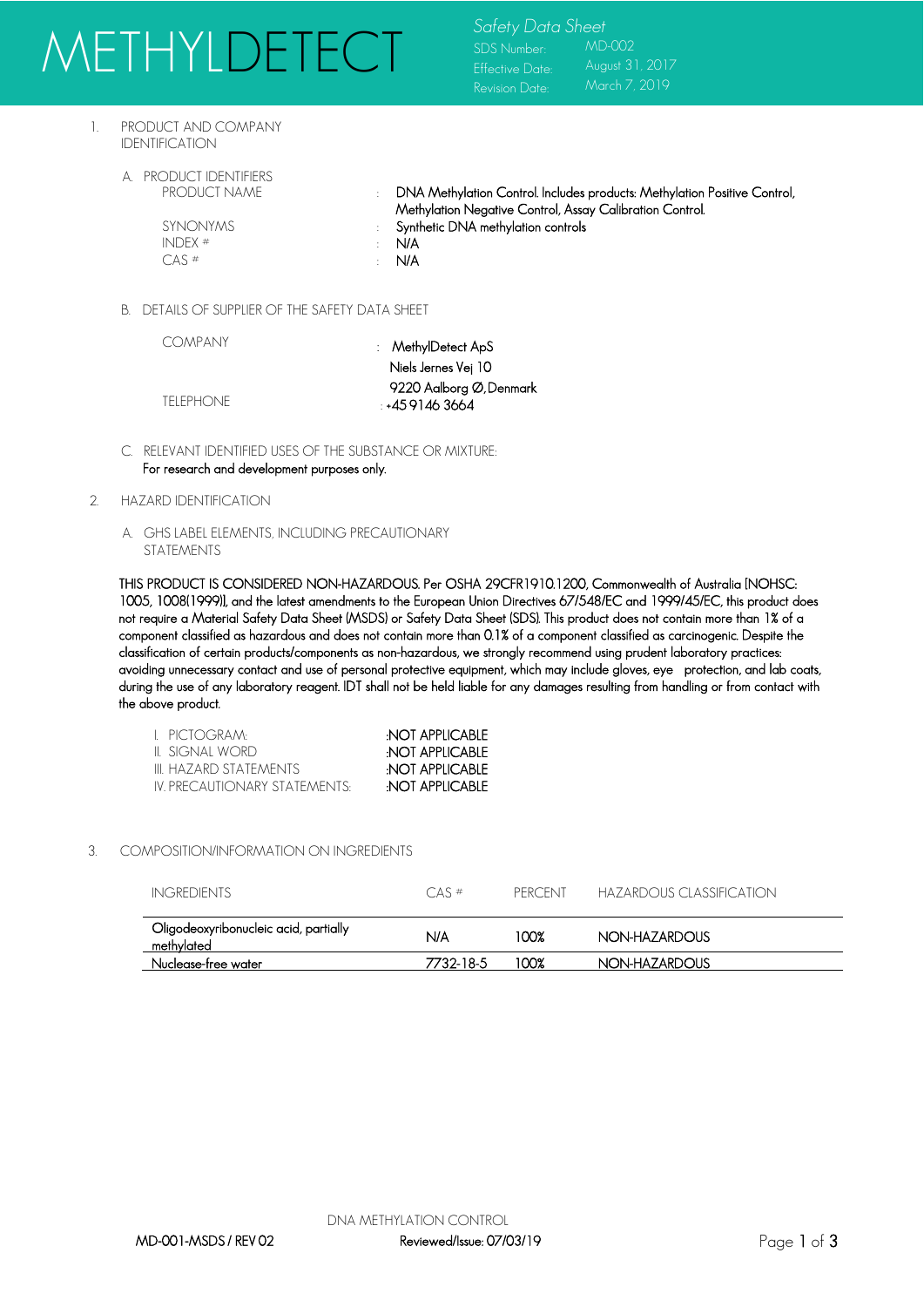#### 4. FIRST AID MEASURES

|    | <b>SKIN CONTACT:</b>                                    | Remove contaminated clothing. Flush affected area with water and then wash with<br>soap or mild detergent and water. Observe for signs of irritation. If irritation is<br>present, get medical attention. |
|----|---------------------------------------------------------|-----------------------------------------------------------------------------------------------------------------------------------------------------------------------------------------------------------|
|    | <b>EYE CONTACT:</b>                                     | Wash eyes with large amounts of water or normal saline for at least 15 minutes.<br>Observe for signs of irritation. If irritation is present, get medical attention.<br>Get medical attention             |
|    | <b>INGESTION:</b>                                       | Remove from exposure area to fresh air immediately. Get medical attention                                                                                                                                 |
|    | <b>INHALATION:</b>                                      | immediately.                                                                                                                                                                                              |
|    | <b>INJECTION:</b>                                       | If accidentally injected, get medical attention.<br>There is no specific antidote. Treat symptomatically and supportively.                                                                                |
|    | NOTE TO                                                 |                                                                                                                                                                                                           |
|    | PHYSICIAN:                                              |                                                                                                                                                                                                           |
| 5. | <b>FIRE FIGHTING MEASURES</b>                           |                                                                                                                                                                                                           |
|    | Fire and Explosion Hazard:<br>Fire Extinguishing Media: | None known to exist.<br>Dry chemical, foam, carbon dioxide or water. Care should be taken as to not<br>aerosolize the powder, where it could become an inhalation risk.                                   |
| 6. | <b>ACCIDENTAL RELEASE MEASURES</b>                      | Wear appropriate protective clothing and chemically compatible gloves. Place                                                                                                                              |
|    | OCCUPATIONAL SPILL:                                     | spillage in appropriate container for waste disposal. Wash contaminated clothing<br>before reuse.<br>Not Applicable                                                                                       |
|    | REPORTABLE QUANTITY (RQ):                               |                                                                                                                                                                                                           |

## 7. HANDLING AND STORAGE

Observe all federal, state and local regulations. Do not breathe dust. Avoid contact with eyes, skin and clothing. Wash thoroughly after handling. Keep tightly closed. Store in a cool dry place (prolonged storage at 4o C). Use prudent laboratory practices for handling and storage of chemical substances of unknown toxicity.

# 8. EXPOSURE CONTROLS/PERSONAL PROTECTION

| <b>EXPOSURE CONTROLS:</b> | Use in a laboratory hood or other ventilated device. OSHA, ACGIH, or NIOSH has<br>not established occupational exposure limits for this substance. Use prudent<br>laboratory practices for handling chemical substances of unknown toxicity.      |
|---------------------------|---------------------------------------------------------------------------------------------------------------------------------------------------------------------------------------------------------------------------------------------------|
| <b>FYF PROTECTION:</b>    | Employees should wear splash proof or dust resistant safety goggles to prevent eye<br>contact with this substance.                                                                                                                                |
| CLOTHING:                 | Employees should wear appropriate protective clothing (laboratory coat with long<br>sleeves) and equipment to prevent skin contact with this material. Employee must<br>wear appropriate protective gloves to prevent contact with this material. |
| GLOVES:                   |                                                                                                                                                                                                                                                   |

9. PHYSICAL AND CHEMICAL PROPERTIES

DESCRIPTION: PH: MOLECULAR WEIGHT:

Clear liquid Not available Varies

10. STABILITY AND REACTIVITY

REACTIVITY: CONDITIONS TO AVOID INCOMPATIBILITIES: POLYMERIZATION:

No adverse reactions have been reported. Prolonged storage at room temperature. Keep at 4° C. Not Available Not Available